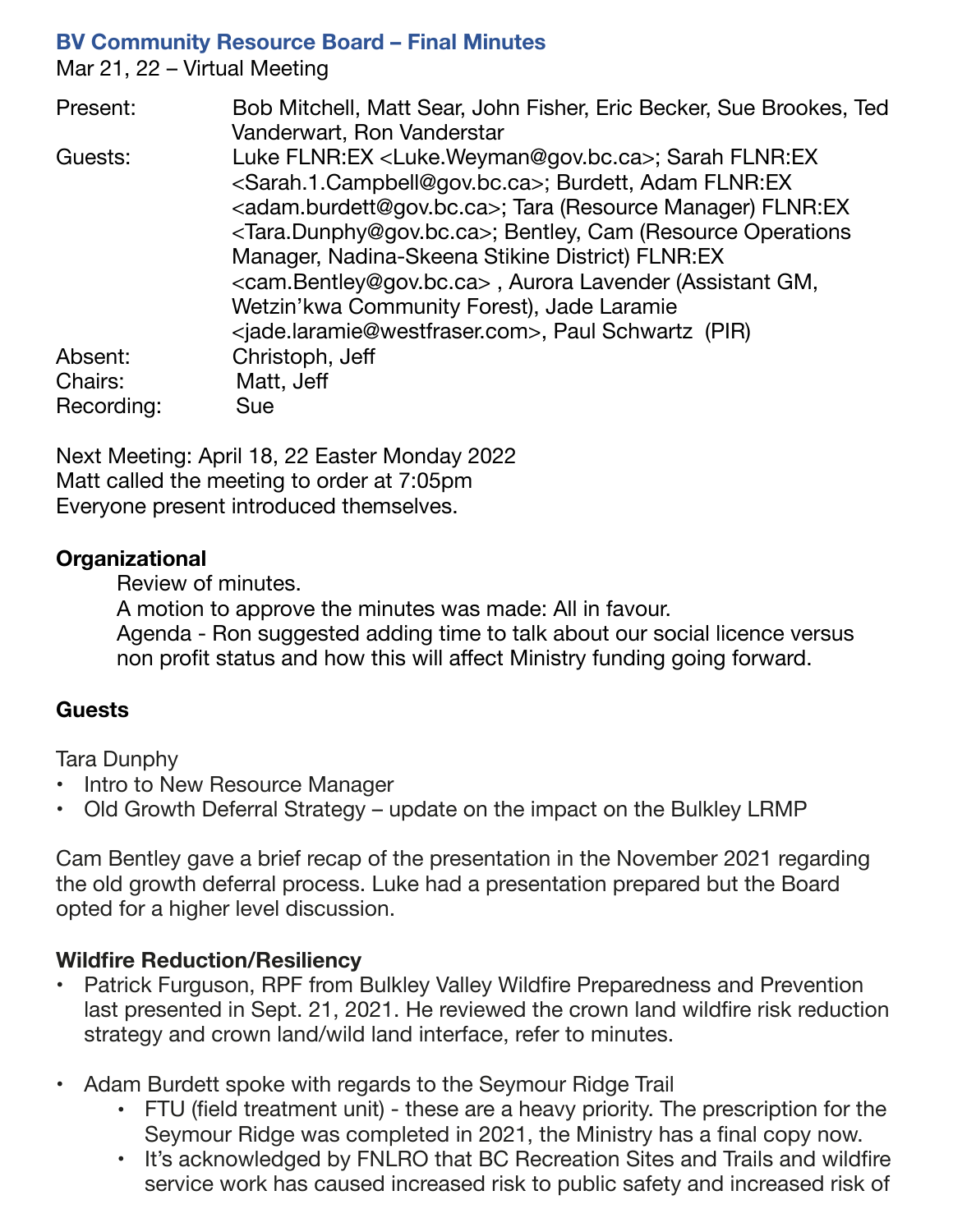fire hazard in the area. These 2 groups are now being asked to assume some responsibility for the increased hazards but it wasn't clear what they are being asked to do, if anything.

- There is an estimate of 60 80 tonnes per hectare of downed trees. The Ministry wants the licensees to remove this and truck it to Witset for firewood.
- Adam mentions a low literacy of forestry among the general public.

Director's comments:

- This tonnage does not accurately reflect the volume of timber that is deemed a fire hazard. It's actually carbon sequestration and should be left, it's moist and attached to the ground.
- The 'requirement of abatement'…is this debated and generally accepted by scientists, the industry and public or is it set by the Wildfire Service and on what basis is this defined?
- This is a CORE ecosystem, its just as important to preserve as a CORE than it is to mitigate fire hazard.
- Fire runs uphill, the risk of fire running down hill is low. Why is it necessary to cut in the CORE?
- The hillside and the private land adjacent should also be managed to provide for **Wildfire Reduction/Resiliency.**
- Where are the after logging mock ups? What will this CORE look like? What will be left?
- What is the valley wide strategic plan? When will the BVCRB hear about this?

Further comments from Cam and Adam: it's a 5000 hectare plan

- this plan is science based
- some members of the community have come forward and asked why haven't you moved forward with logging as the solution to reduce fire hazard in the CORE? or in the Park? or on Crown land in general? There was no clarification.
- WUIies are wildfire urban interfaces approx. 2.75 km wide perimeter around community structures
- There is tactical plan, available for about 8 months now, concerning the WUIies in Nadina to Burns to Cassier to Witset
	- our guests showed us a map showing the WUIIes and risk areas in the valley and around the communities
	- the expansion of risk areas is double what was originally discussed in public forum
	- private land is excluded from this analysis

General discussion:

- If public use is putting the Park at risk of fire hazard, then mitigate this risk with signage and education about the CORE, myth busting - this might be too late.
- Discussion about the Ministry diminishing the value of the CORE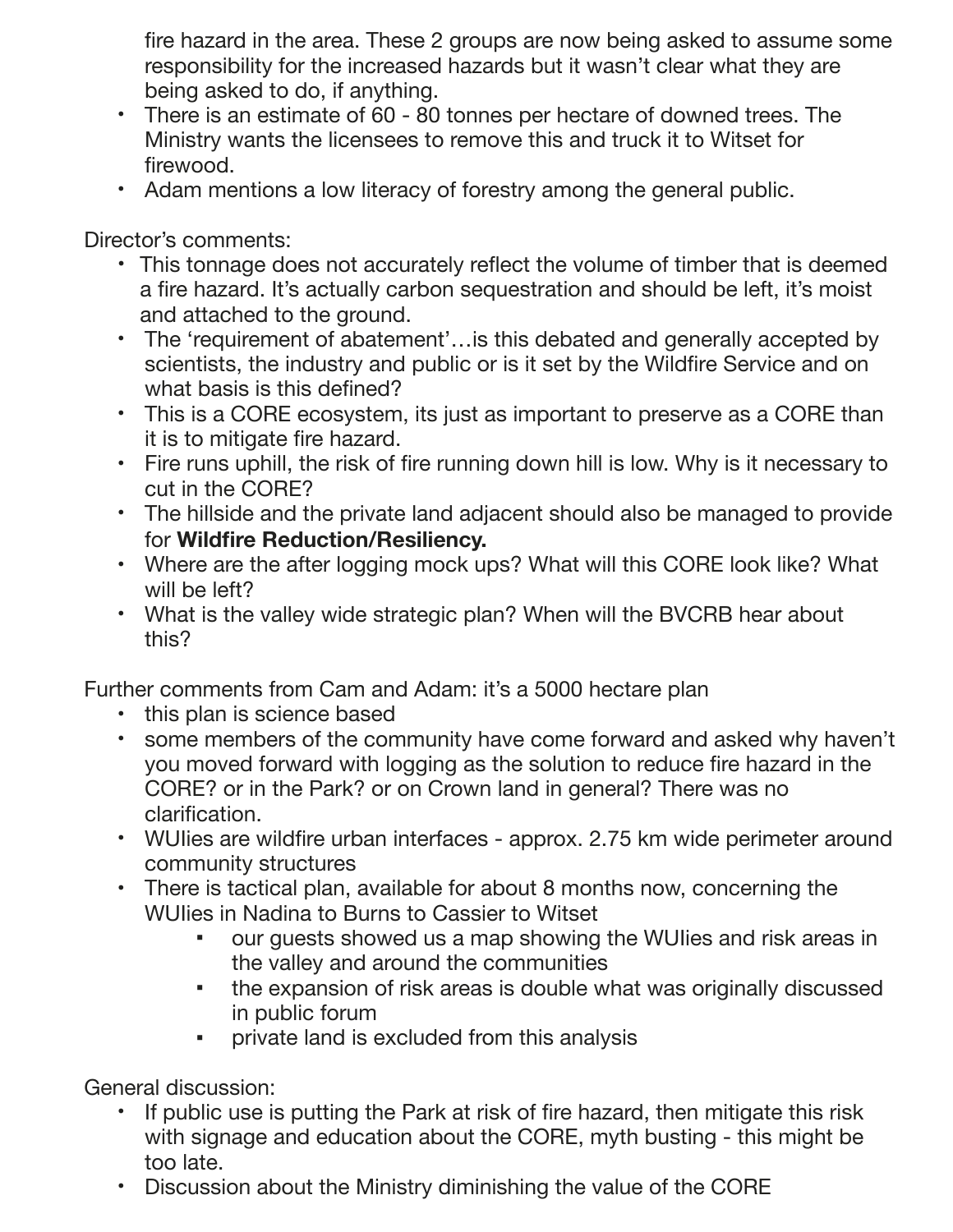- A private road approved through the CORE also diminishes it's value.
- Initial work with even small machinery going in for site preparation will also diminish the value of the CORE.
- The plan calls for pile burning of residual material when and if present. Wood removed will be going to Witset for firewood.
- Wetzin'kwa wants to log and believes this is the best strategy for WRR

## **Telkwa Caribou GAR (GAR: Government Actions Regulation) Order Timber Supply Impact Offsets**

- This discussion was led by Jade Laramie and Paul Schwarz, our guests from PIR.
- Jevan Hanchard and Cam came and discussed the GAR Caribou order Jan 18, 2021. At that time they presented principles that were discussed for offsets.
- the LRMP has stakeholders agreed to a 10% impact on available timber supply when making conservation and land use decisions, the specific application of this 10% was never discussed with the CRB.
- The Ministry uses a 10% balance in it's HLPO process so according to this logic:
	- Forestry or is it PIR specifically? needs about 1.8 million 553 thousand cubic meters over a 23 year time frame to harvest elsewhere.
	- Breaking this down into 5 year increments, they are trying to find 280 thousand cubic meters to harvest from available - Crown Land.
	- Directors ask: How many cubic meters would that forest in Telkwa even grow over 5 years?
	- This WHMA has 10% of the forest land base in the Bulkley Valley.
	- Where are we going to find this timber base?

Background on the original agreement:

- There are constraints with where to find the unit (timber base) because of serial stage units - the growth might not be mature enough for the offset yet but will be in future.
- 10% equity questions why are we trying to replace the equity in full? Apparently there was previous use of this volume equity in other areas and so we may have used up 18% or more of the equity.
- Where are these numbers? Cam's department is working on the accounting.

General Discussion:

- What happens if the caribou die out and all the offsets have been taken elsewhere? What then happens to this forest, How do we find balance?
- This WHMA offset is a 'grade 4 subsidy'.
- Dead logs provide a minimums stumpage of 25cents.
- The offset would be part of their (who's?) AAC.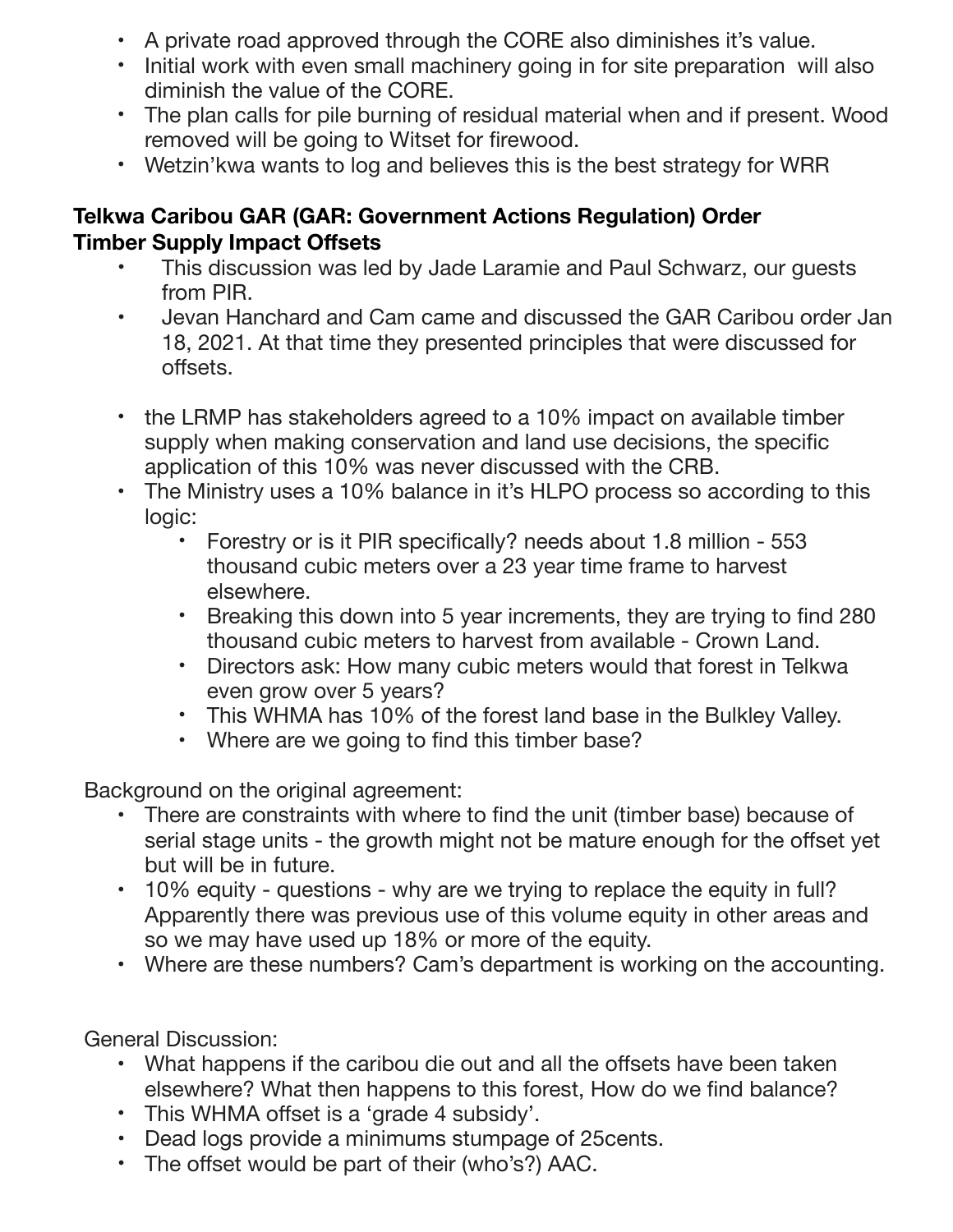- If some secondary processing facilities like Seaton or Pinnacle get this subsidy then the harvest is sourced to a major licensee and is part of their AAC.
- Asked of the CRB:
	- Is the principled approach the right one?
	- Where can you find the smaller units?
	- Do offset suggestions come to the CRB one by one or do we get a running total as it is logged?
	- How does the CRB consider the suitability of offset units? The CRB doesn't normally share block by block level information - we are more interested in the LUP, and FSP planning.

## **The effectiveness of the LRMP**

How do we assess this, how can the Province help in this assessment?

- We keep asking the Province how effective the LRMP is anyway?
- When will the Province support a State of the Forests report?
- Which values can we impact and get away with?
- FYI: The Bulkley TSA has an HLPO analysis underway, it will be similar to earlier versions.
- Do harvest patterns achieve the goals of the values?
- Have alternate silviculture systems been used for offsets?
- What other tools are there to provide for offsets perhaps we can manage this without using a clear cut system?
- There are some instances of this working, a Goshawk project is an example.
- Tara mentionned a Lakes Resiliency Project that might also provide analysis of LUP effectiveness

Other questions to guests:

• What Ministry will provide coordinated service to First Nation land use planning, the CRB, LRMP and others?

Reconciliation is forefront in each Ministry - land use planning is in the LARS, it will transcend all Ministries.

### **Financial Report**

There is Approximately \$12 500 in the bank.

The Province is requiring society status now before providing funding, we would have to do the society registration and all work this entails. We would have to file annual reports, lists of Directors, goals, constitution and purpose. Ron says he has to write up a lot of this anyway so it might not be a huge difference in terms of annual reporting compared to now.

Action item<sup>\*\*\*</sup>: Should the Board apply for society status? This has been tabled for now but by fall we ned to consider this.

### **Closing Discussion:**

• wildlife urban interface zones